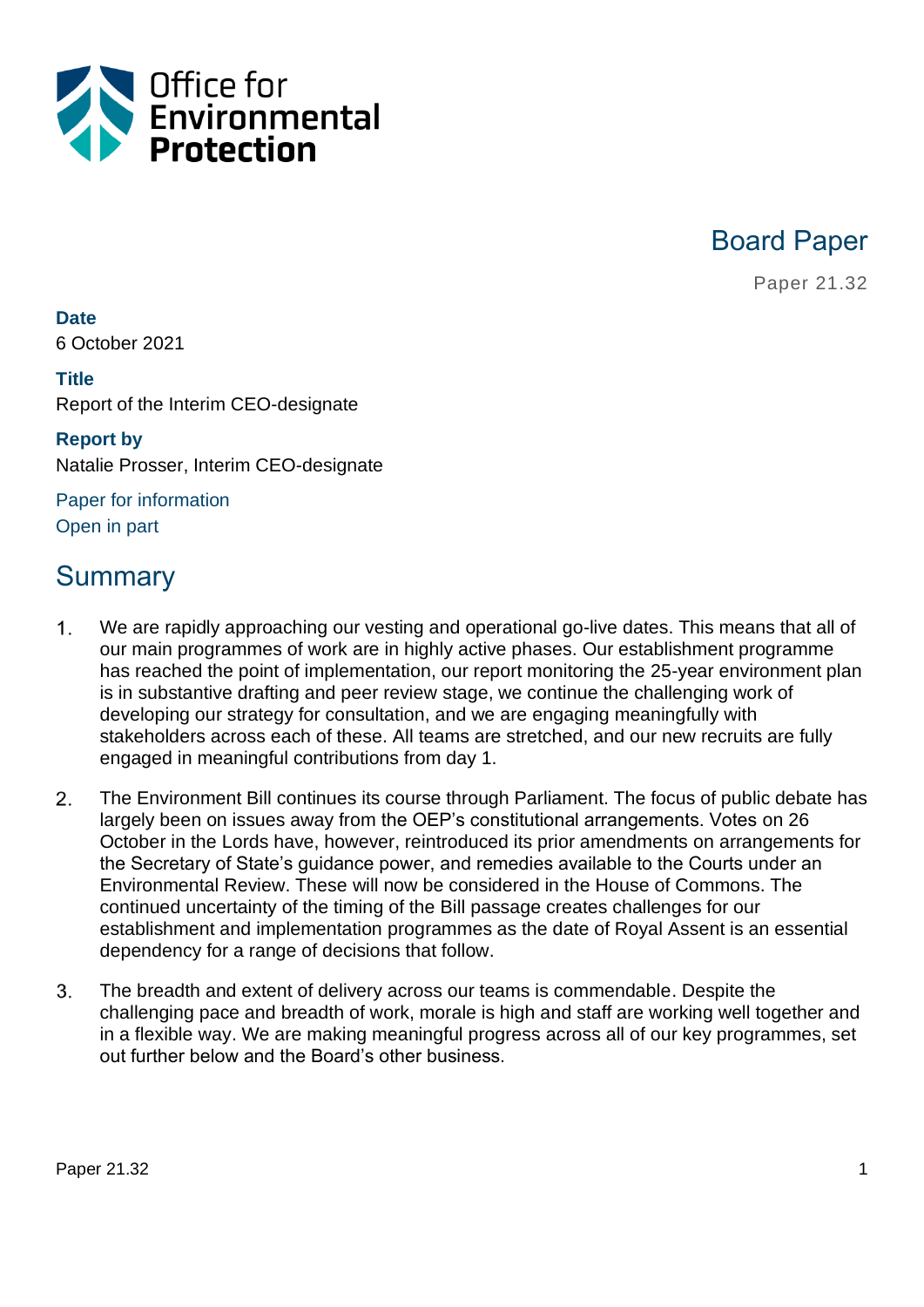# Recommendation

- 4. The Board is recommended to note the issues outlined in this paper.
- 5. The Board is recommended to:

*This section has been redacted as its publication would be prejudicial to the effective conduct of public affairs*

- a. agree the amendments to its governance framework required on legal creation of the OEP, presented in red-line at Annex B
- b. agree to establish an Audit and Risk Assurance Committee (ARAC) under the terms of reference at Annex D of this framework and note that Dr Paul Leinster and Professor Dan Laffoley have agreed to serve as members of ARAC, at the request of the Chair, and that Dr Paul Leinster has agreed to serve as ARAC's Chair.
- c. agree to extend the Steering Group of our monitoring report of the 25-year environment plan to the end of February 2022, in line with our revised expectations for the timing of publication.

## Interim Functions

## **Monitoring of the 25YEP**

- 6. Government published its [report of progress delivering the 25 year environment plan](https://www.gov.uk/government/publications/25-year-environment-plan-progress-reports) on 22 October. Our monitoring report will respond to this.
- $7<sub>1</sub>$ The Steering Group will meet on 2 November to consider government's report, and a draft executive summary and report. The Board will consider the executive summary and key messages of this important report separately on its agenda.
- It remains our intent to publish our report shortly after our functions commence, at or around 8. the end of January.

## **Complaints**

*This section has been redacted as it relates to information recorded for the purposes of OEP's functions relating to investigations and enforcement*

- We have [published our first complaint report](https://www.theoep.org.uk/report/first-complaint-report-interim-office-environmental-protection) as the Interim OEP covering the period of 1 July 9. to 30 September.
- 10. The number of general enquiries to the Interim OEP, which are also handled by the complaints team, continues to increase. We received 22 enquiries in September and 16 in the first fortnight of October. The complaint team is triaging and managing the current volume. This is an interim arrangement and longer-term consideration of how we resource and manage general enquiries, service complaints about the OEP and information requests will be needed.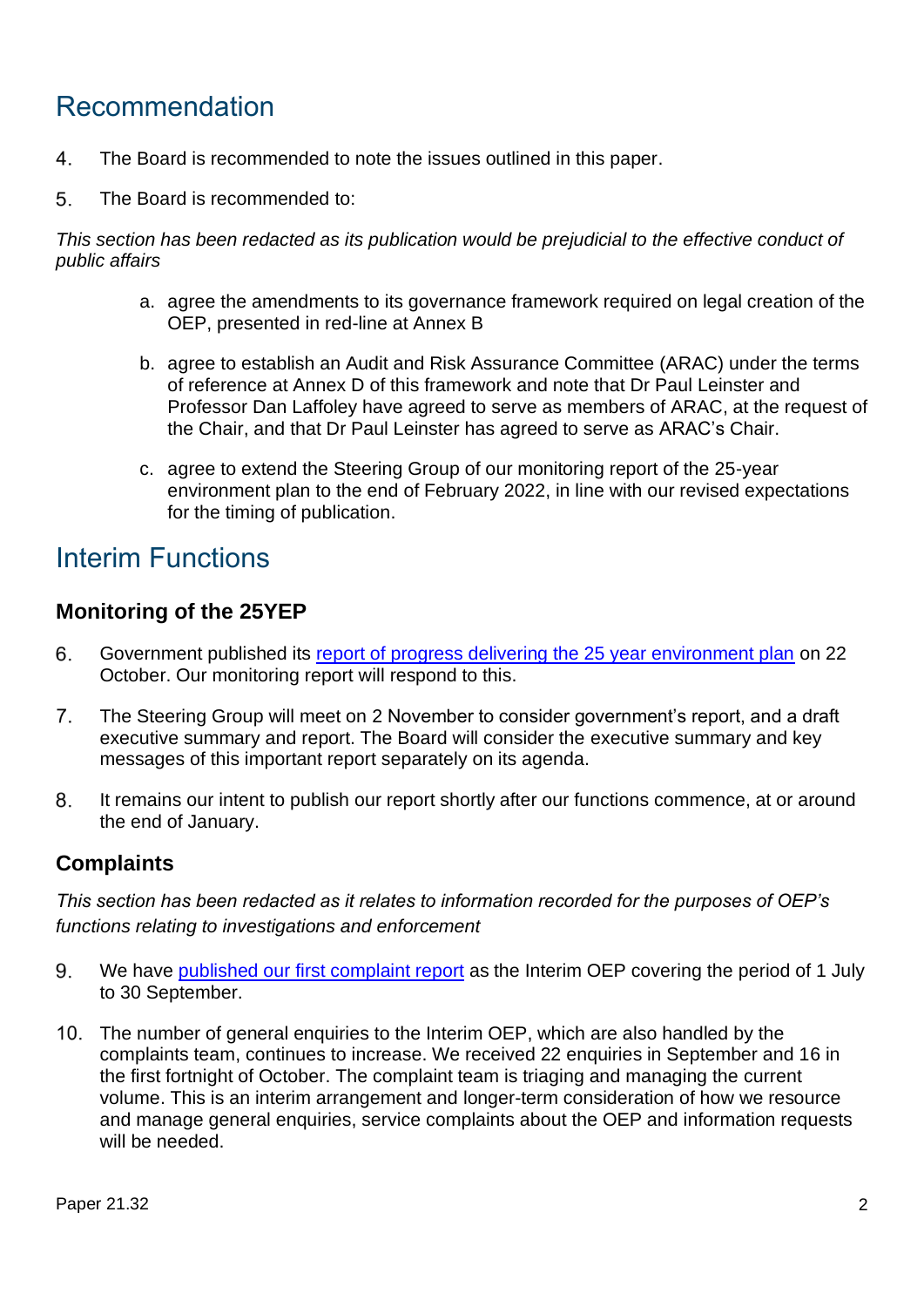We are also in very early discussions regarding the potential designation of the OEP under the Public Interest Disclosure Act 2013. This is the legislation that affords employment protections for whistle-blowers making qualifying protected disclosures.

## **Advice and monitoring environmental law**

*This section has been redacted as its publication would be prejudicial to the effective conduct of public affairs*

12. Following the onboarding of new starters into the team, the decision tool previously agreed by the Board has been extensively applied. Many consultations pass through the tool with the key limiting factor being whether we have sufficient resources to engage. This has highlighted the importance of getting our overall prioritisation approach right, enabling us to identify, where we can make the most difference.

*This section has been redacted as its publication would be prejudicial to the effective conduct of public affairs*

# Establishing the OEP

## **Programme Management**

- The Board is to consider separately preparations for the vesting, operational go-live and commencement of the OEP's functions. Our programme management of these activities now includes weekly delivery monitoring within OEP and with our Defra sponsorship team, and fortnightly review in the senior leadership team. We have developed a set of readiness criteria to test and assure readiness for each of the four decision points: to legally create the OEP, to operationally transition from Defra to independent functions, to undertake the staff and payroll transfer, and to lay the orders to commence the OEP's functions.
- Good progress continues. As implementation approaches, challenges have emerged as decisions are made and assumptions are tested, including through new partner staff in post in Defra who do not have the same understanding of the history of the programme. We are using our governance structure to escalate as appropriate and working to ensure visibility of risks and issues under management.

## **Vesting**

- 15. A range of risks have been identified relating to the legal creation of OEP, and in respect of which resolution has proved challenging. 'De-merging' a shadow body from an established department of government is unusual, and it has been challenging to identify appropriate decision makers in Defra to respond to and agree certain questions of principle. A plan is now in place, and we have taken responsibility for the design, drafting and (wherever possible) execution of steps needed. This has resulted in a net increase in external legal and other expenditure to ensure delivery plans remain on track. We have taken the approach of agreeing to take on as much of the "heavy lifting" as we can, in order to maintain our timeline and manage down future risks to the OEP.
- 16. Risks exist in this stage of our establishment, in particular, relating to the arrangements which connect the Board, including me as CEO, with the staff who will remain employed by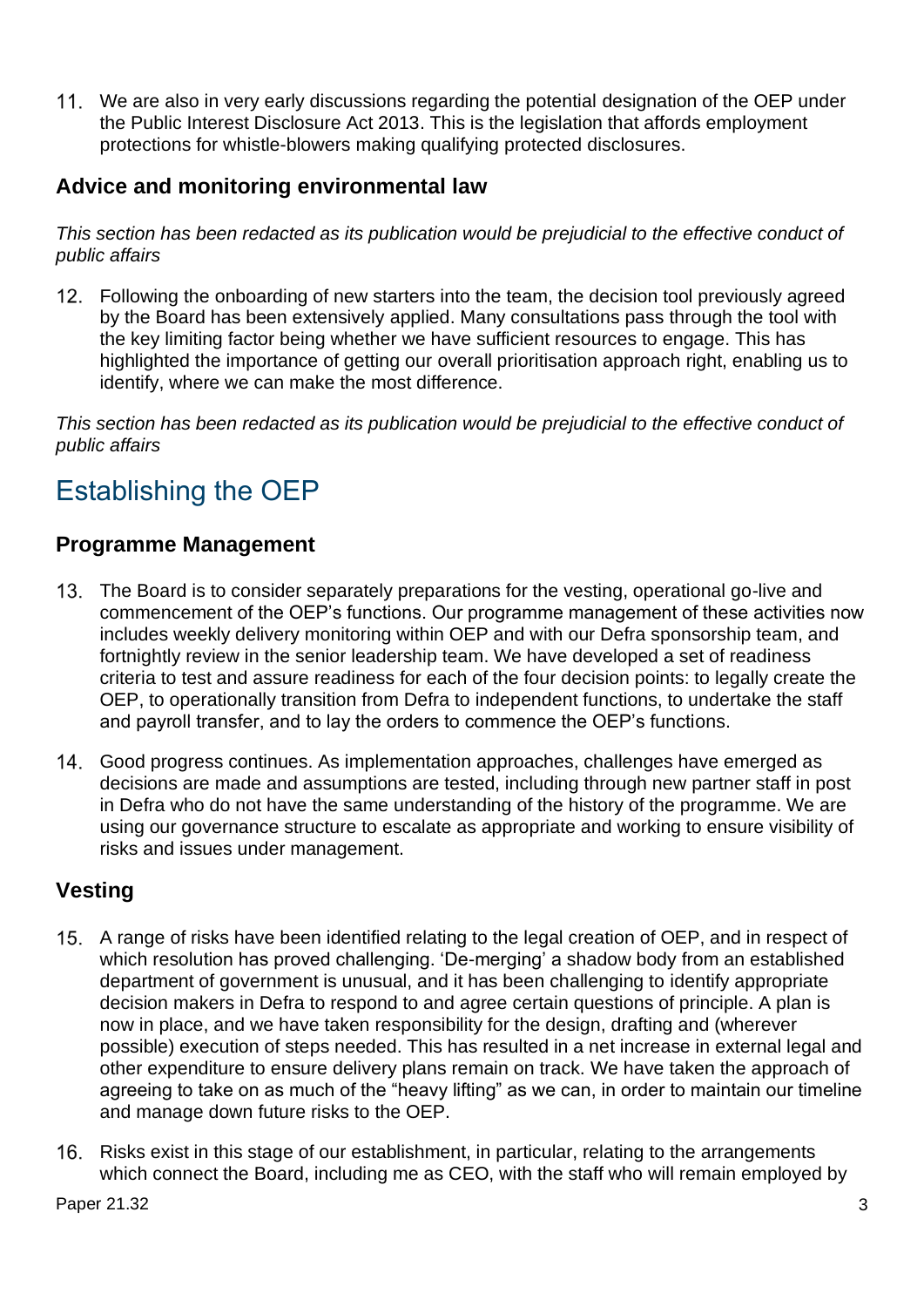Defra, and Defra's administrative and financial management services on which we will rely until operational go live (up to seven weeks). A transitional governance and services agreement is proposed. Both these aspects are set out more fully separately on the Board's agenda.

#### **Recruitment & Human Resources**

17. Three staff have joined since the last Board meeting (set out in the table below) with other new starters due to arrive in November, December, and January. An updated organisational chart is appended at Annex A, which also identifies candidates appointed but not yet in post.

#### *This section has been redacted as it includes personal data*

- 18. Recruitment campaigns are open for a Senior Complaints Manager, Principal Analyst, Senior IT and Digital Officer in addition to a G6 Head of IT and Digital Services as a secondment opportunity. IT recruitment has proved challenging with no applicants for our senior IT officer role, following a first unsuccessful campaign in July. We are now progressing short-term contingent labour, while we evaluate approaches for a longer-term approach.
- 19. Since the last Board meeting staff engagement session and final interview panels have been held for three of the four executive roles. We are grateful to the support of Board members and staff who were able to contribute to these activities. Three provisional offers have been made and accepted and the pre-appointment processes commenced. Candidates for the Chief Insights Officer role have been shortlisted and the staff engagement event and panel for the Chief Insights Officer role will be held in early November.

#### Staff Transfer Scheme

- Activities required to enable the staff transfer scheme are progressing, overseen by Defra HR. A scoping and matching process needed to give effect to transfer has been completed and formal letters to staff impacted have been issued. A short period of consultation is in train ahead of the next stages of the process, with transfer on track to take effect from 1 January.
- 21. The staff transfer contains two core cohorts. Firstly, those staff recruited into Defra expressly to transfer to OEP. Arrangements for this cohort are relatively straightforward. There is more complexity in the cohort of staff who historically worked for the Natural Capital Committee and who have formed the nucleus of our Insights and Analysis team. Individual discussions have completed, and there are different potential outcomes for staff, dependent on the specific circumstances and aspirations of those involved.

#### Learning and Development

22. Work is underway to prepare for the second OEP new starter welcome day, and a leadership day, both to be held in Worcester in November. The leadership day will be an opportunity for all Grade 7s and above to discuss the OEP culture, ways of working and leadership behaviours that our people should embody for the OEP to be successful, and to enable the principles underpinning our organisational design. This will be facilitated by an external provider sought through Civil Service Learning. The Board is to separately consider culture and values on its agenda, which will support preparation for the workshops at this event.

#### HR implementation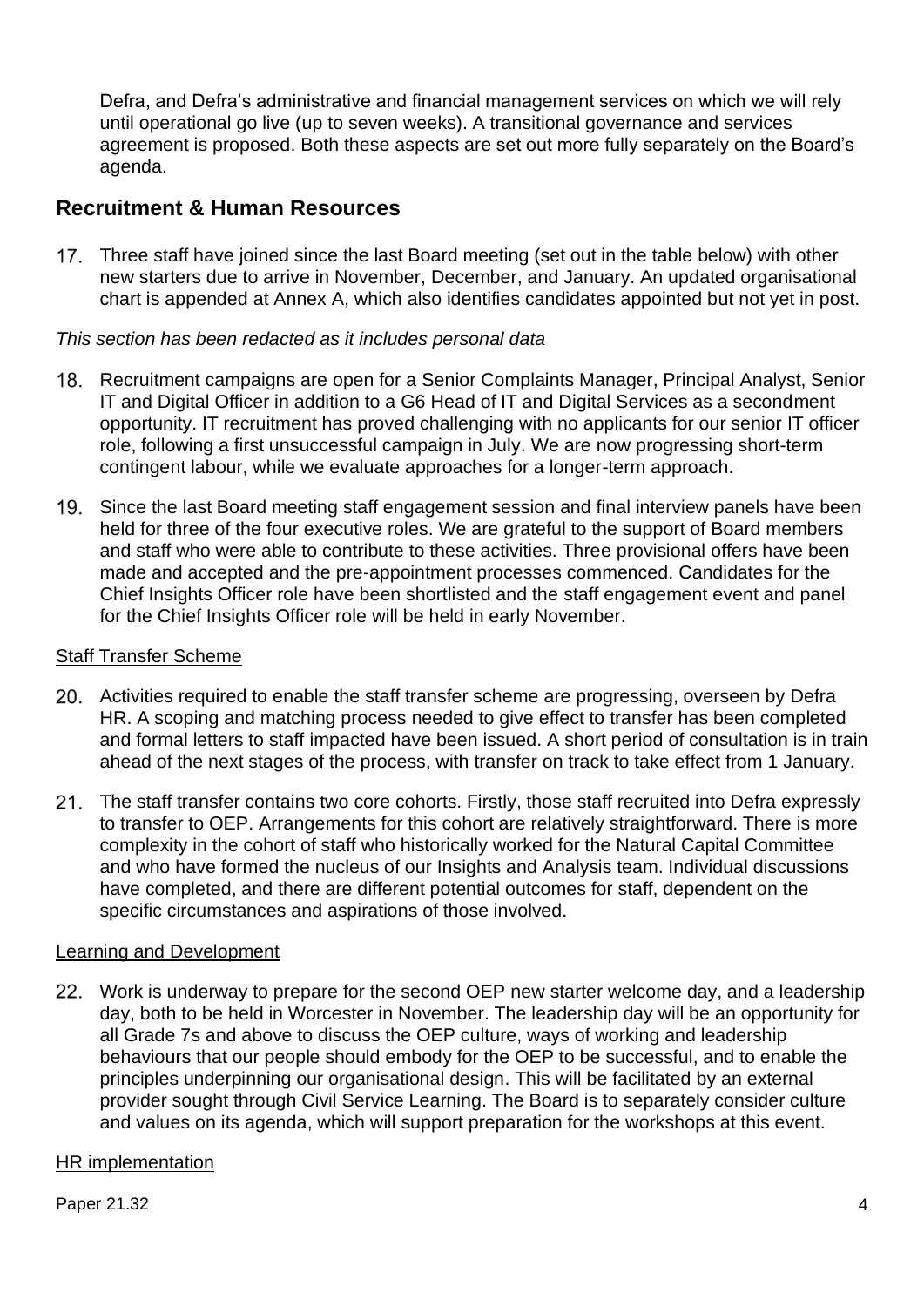- 23. The first round of User Acceptance Testing (UAT) for the HR and Payroll system provided by MidlandHR has been conducted. Overall the testing has been a success, with only minor issues flagged up. Most of the issues were caused by known gaps which will be resolved by receiving staff data from Defra's systems later in the year, and the creation of the OEP bank account and employer codes from HMRC after vesting. There will be an opportunity for non-HR users to test the employee facing aspects of the system in November.
- 24. Work continues to draft and refine the remaining HR policies, guides, documents, and templates in time for staff to transfer to the OEP.

#### *This section has been redacted as its publication would be prejudicial to the effective conduct of public affairs,*

25. In October we have progressed commercial arrangements for HR and Health and Safety contracts such as the Employee Assistance Programme, HR Casework, Employee Benefits and the Travel and Subsistence provision.

*This section has been redacted as its publication would be prejudicial to commercial interests*

## **Estates**

The OEP's temporary space in Worcestershire County Hall is being used regularly by a small number of locally based staff. It is also being booked for dedicated team days, giving all staff the chance to work together to build relationships. It is expected that attendance will increase as our local workforce grows and becomes the majority of staff in the division.

*This section has been redacted as its publication would be prejudicial to the effective conduct of public affairs and commercial interests*

## **IT establishment**

- 27. The contract for the end user computing has now been formally awarded to Boxxe to deliver a managed service provision for laptops, mobiles, iPads, and peripherals. Build workshops are now underway to deliver day 1 needs in December. These include devices, core application suite, the SharePoint site, and staff intranet. The delivery timeline is tight, but we expect all employees will have received and familiarised themselves with their tested OEP laptop by the week of 13 December. Arrangements for the Board will be confirmed shortly.
- 28. The Board was previously made aware of work needed to ensure our current online complaints portal met accessibility standards. The website supplier, Civic, are to create a new complainant facing portal to make it easier for public users, whilst keeping the same back-end functionality for OEP staff. A prototype is expected in November. It is not yet certain that the prototype will meet all aspects of the accessibility standard when audited. An alternative, more complex, approach to reconfigure the existing portal may need to be pursued.
- 29. The User Centred Design function within Defra Digital and Technology Services are conducting user research for the website and complaints portal more widely, to ensure user feedback is gathered and informs future development. This is a second key component to ensure the OEP's online service fully meets government digital service standards ongoing.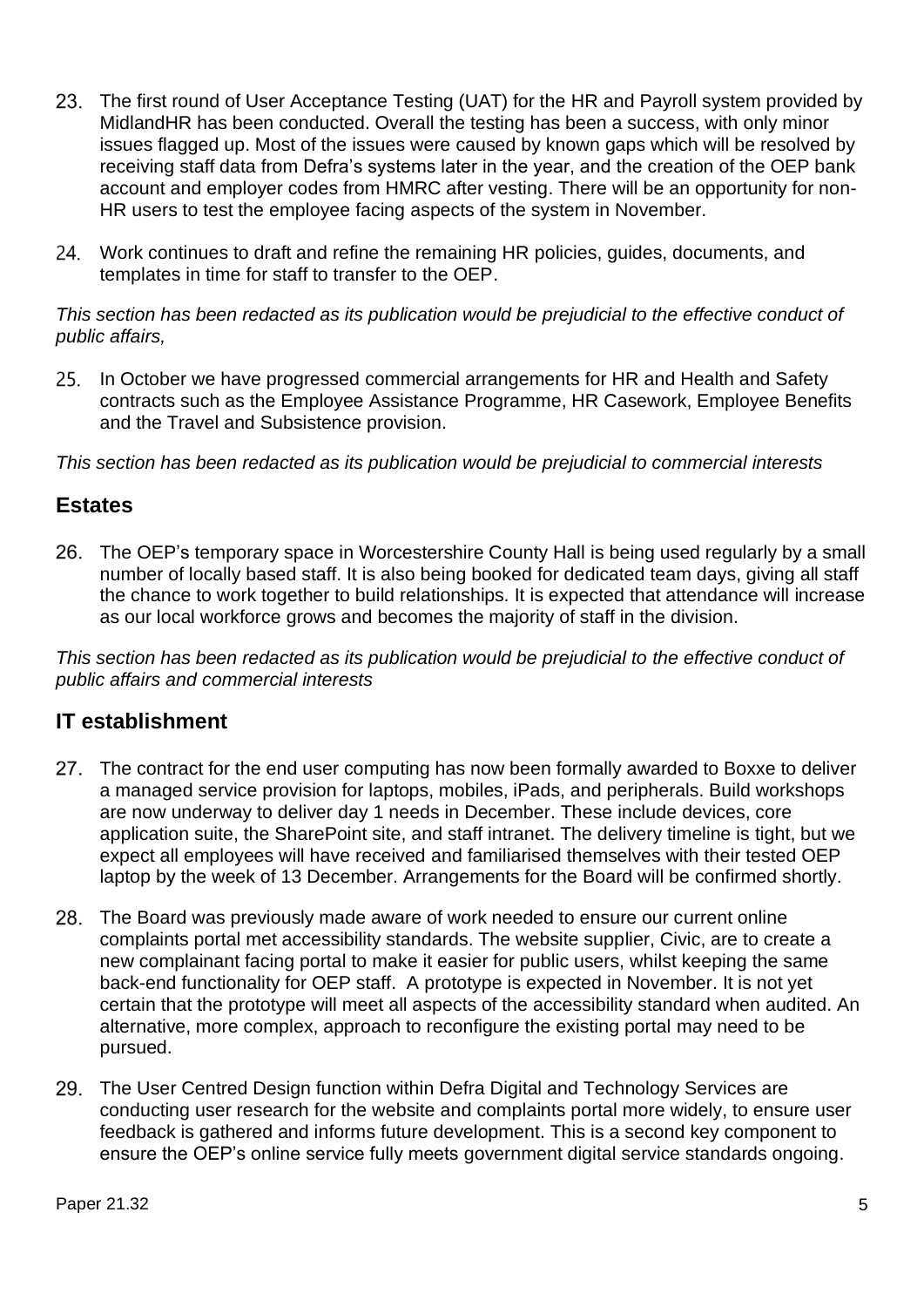## **Northern Ireland**

DAERA has begun its recruitment for the Northern Ireland (NI) Board member with the advert expected to open w/c 1 November and remaining live for 3 weeks. This advertisement has been listed on the NI Civil Service website, on the OEP website, in the three largest NI newspapers, and ENDS Report and promoted via stakeholders. A NI member is unlikely to be in post before January.

*This section has been redacted as its publication would be prejudicial to the effective conduct of public affairs and commercial interests*

- RSPB-NI have organised a roundtable event for later in November, which will include key stakeholders, academics and DAERA to consider 'next steps for the OEP in NI' in which I will participate. Thereafter, once our remit is confirmed, we will start to lead our own NI stakeholder engagement directly. Foundations are being laid for in person stakeholder engagement in NI in January.
- 32. The interim member of staff leading on NI matters is now in post.

#### **Environment Bill**

- The first two days of ping pong took place on 20 and 26 October in the Houses of Commons and Lords respectively. The session on 20 October saw the government amend the Bill back to its preferred state. In relation to the OEP provisions, this involving reinstating the power to issue enforcement guidance, and the constraints on the remedies that can be imposed in an environmental review.
- On 26 October, the House of Lords voted not to accept these amendments and has referred its original amendments back to the House of Commons. At time of writing, the date of next consideration of Lords' amendments by the Commons has not been scheduled. As noted above, any extended delay to Royal Assent will have impact on our establishment implementation plan.

#### **OEP Constitution and Governance**

- The Board agreed its governance framework as an interim Board on 1 July. This framework has been updated in anticipation of the OEP's legal creation at Annex B. The document, presented with changes highlighted, is substantially the same with key amendments being:
	- a. Changes to reflect the creation of the OEP, and the end of Interim OEP
	- b. Changes to reflect that the Interim CEO will be the OEP's accounting officer rather than a delegated budget holder of Defra.
	- c. A deferral of the expiry of the 25-year Environment Plan Report Steering Group until 28 February
- The OEP must establish an Audit and Risk Assurance Committee (ARAC) to support the Board in issues of risk, control, and governance. Proposed terms of reference for this Committee are presented at Annex D of the revised governance framework, based substantially on those incorporated within HM Treasury's Handbook for Audit and Risk Assurance Committees.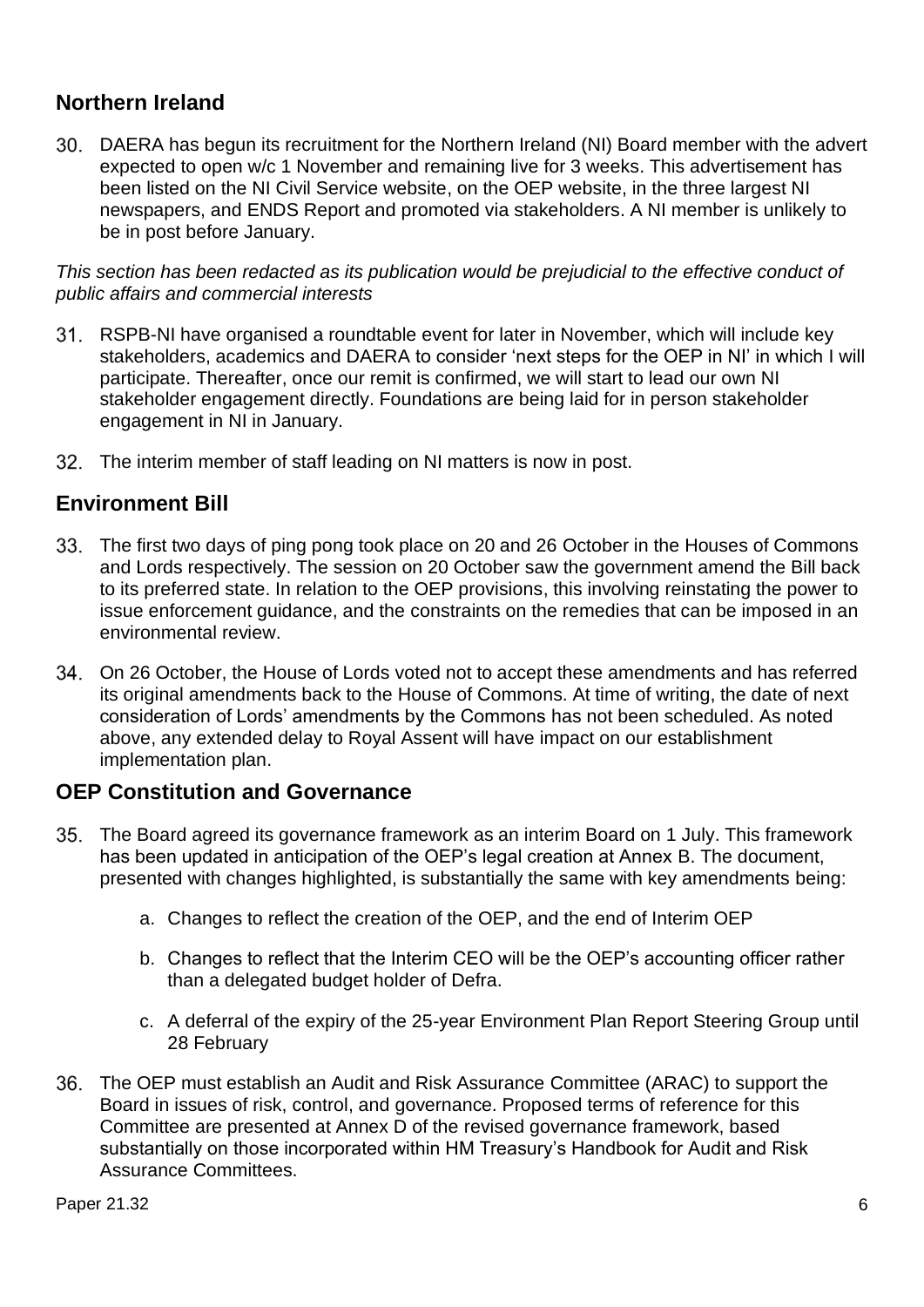- 37. The Chair has nominated Dr Paul Leinster and Professor Dan Laffoley as members of this committee, and for Dr Paul Leinster to be its Chair. An independent member is to be appointed with relevant financial reporting and management expertise. We have approached the Chair of the small government department network of the government finance profession to identify potential candidates. It is anticipated that the first meetings of the Committee will be in the first quarter of next year.
- Discussions on the framework agreement which will set out our relationship with Defra have progressed.

#### *This section has been redacted as its publication would be prejudicial to the effective conduct of public affairs*

It is intended that this be brought to the Board in December, with a view to agreement in time for the commencement of the OEP's functions in January.

#### *This section has been redacted as its publication would be prejudicial to the effective conduct of public affairs*

It will be essential that the OEP's unique constitutional role and its ability to act independently is properly reflected in this document. Balancing Minister's responsibilities to exercise appropriate oversight with the OEP's unusual role will require nuance and care in drafting.

## **Strategy**

- The team continue to work on the development of the OEP's strategy and a number of issues around the development of that strategy are dealt with in a separate paper. We are also engaging with a number of stakeholders on the strategy, ahead of our formal consultation, as noted below.
- Ahead of the 6 October meeting I indicated I would share external counsels' draft final report of their research into past public law environmental litigation. In the event that report was delayed. It is now enclosed at Annex C. We are considering this report as we develop our thinking further on the OEP's strategy and enforcement policy.

*This section has been redacted as it contains legally privileged advice*

# **Corporate**

## **Spending review and business planning**

Defra's spending review settlement has been confirmed in the overall spending review announcement by the Chancellor in the budget. Defra's settlement from HM Treasury does not include a specific ring-fence of the OEP budget.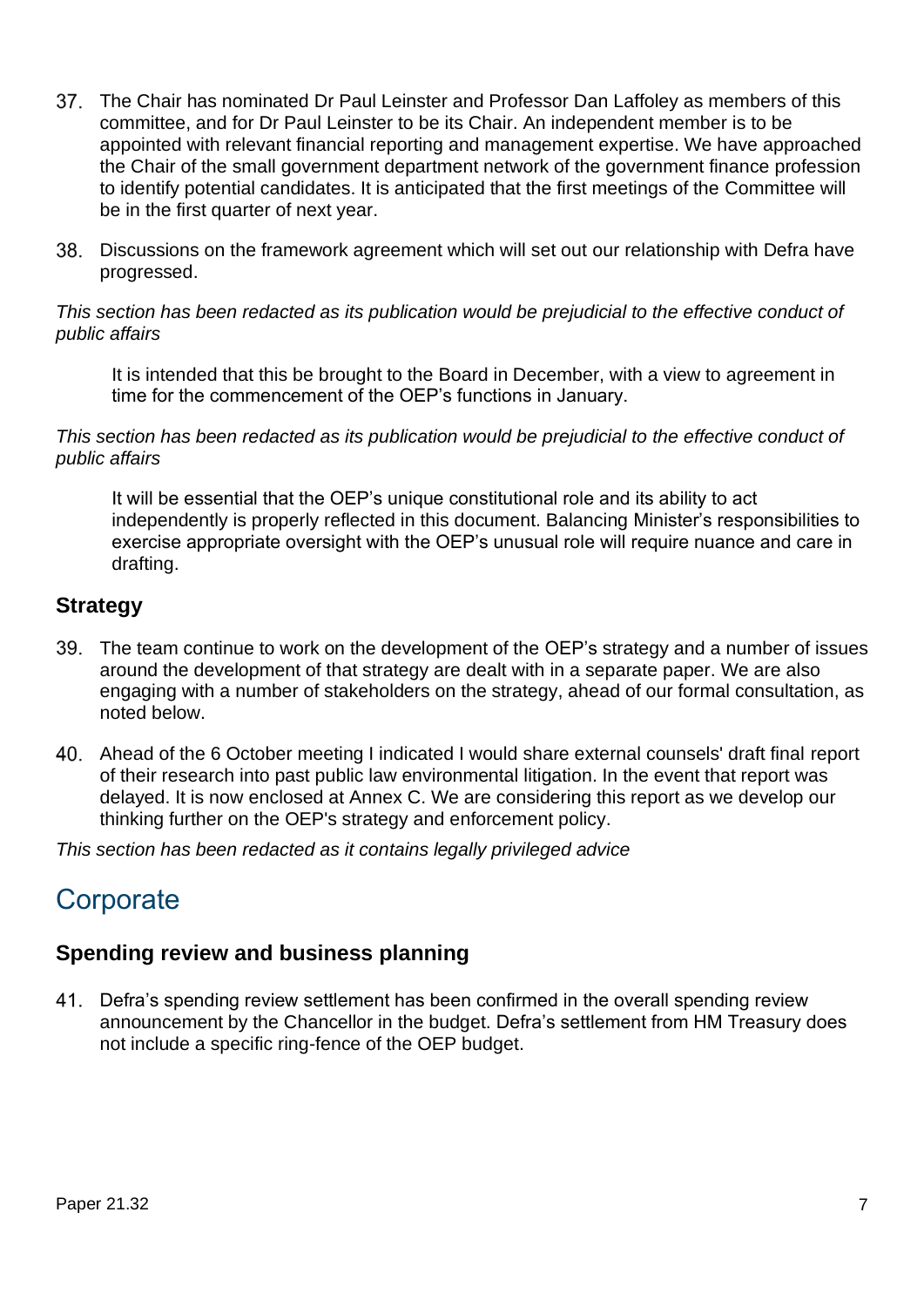*This section has been redacted as its publication would be prejudicial to the effective conduct of public affairs*

## **Stakeholder relations**

- The agreed engagement plan to support development of the OEP strategy and our response to the progress report under the 25YEP has gathered momentum. This includes:
	- a. **Existing forums:** we held our stakeholder forum on 21 October where we provided an update and set our plans for both go-live of the OEP, and our engagement until April. We emphasised the key stages of our transition to an organisation with functions and powers, to ensure understanding of the changes at vesting, operational go-live and commencement of functions. We also took opportunity to set out in detail our engagement plans, and to invite suggestions for addition or improvement. Stakeholders were universally supportive of the approach.

Regular forums with the core Defra group ALBs and our equivalent organisations in Scotland and Wales have taken place. We will hold a Scrutiny and Advice group special meeting on November 19 where we will seek feedback on the key messages and recommendations of the 25YEP monitoring report from a broad set of stakeholders.

- b. **CEO/Chair meetings**: Arrangements are in place with the CEOs and Chairs of key ALBs, some e-NGOs, Ministers, and the Permanent Secretary. Others continue to be scheduled from an agreed priority stakeholder list.
- c. **Semi-structured interviews**: We have developed a detailed set of questions on our strategy and enforcement policy that staff will use to seek views from senior practitioners we think can add valuable insight or where we think there is a need to engage with them outside other forums. The interviews will be sufficiently structured to enable conclusions to be drawn and comparisons made.

#### d. **Special interest groups:**

- i. ALBs: We will hold sessions with a core group of Defra ALBs on November 23 to test our thinking on our enforcement policy, as well as a meeting of November 24 to seek views on the overall strategy. This is alongside regular catch-ups with individuals ALBs to seek feedback on the 25YEP monitoring report, senior engagement through CEO, Chair and semi-structured interviews and a range of working-level contact.
- ii. e-NGOS: We have agreed a schedule of three separate roundtables with a group of e-NGOs in November on enforcement (3 November), 25 YEP report (16 November) and overall strategy (22 November). These are being convened with support of Green Alliance and Wildlife & Countryside Link.
- iii. Legal: We have agreed a schedule of three sessions with a group of practitioners convened by UKELA in November and early December (dates to be confirmed). These will focus on our enforcement policy, monitoring environmental law function and broader strategy.